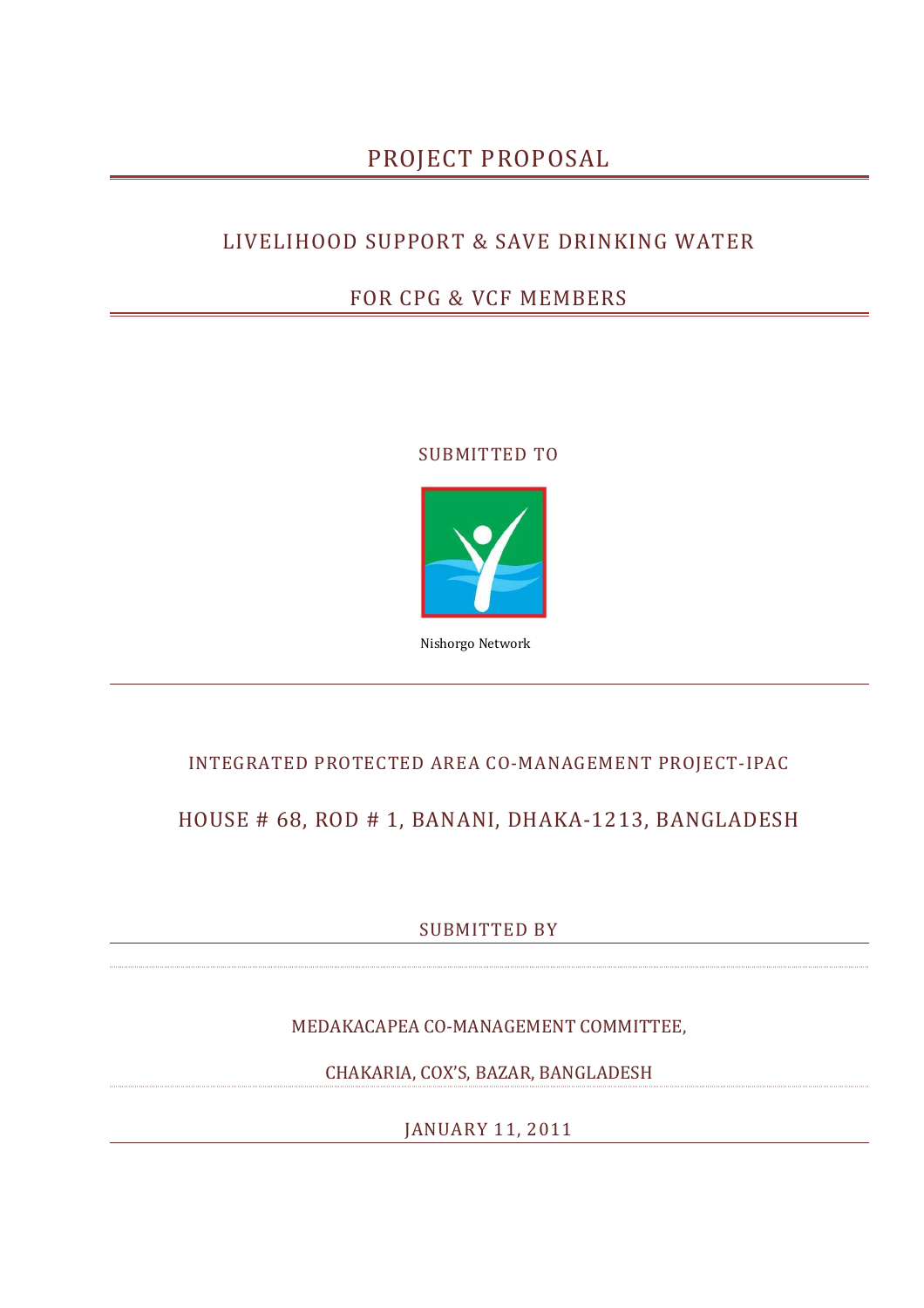### EXECUTIVE SUMMARY

The Livelihood Support to CPG & VCF member's project is aimed to create alternative income generation opportunities to forest dependent communities. The Medakachapea Co-Management committee formed in 16 March 2010 for co-management of Medakacapea National Park (MKNP), Chakaria under 'Integrated Protected area co-management project (IPAC)'. This organization is formed with Bangladesh Government Gazette notification number of MOEF/env-4/Nishorgo/105/sting/2006/398 dated on 23/11/2009 and has constitution, staff polices, procurement polices etc. This proposed project is six monthly duration.

The project objective is to keep off pressure on Park's and its constituent biodiversity in the best possible condition. Specifically, the following key objectives will be achieved during the implementation of the proposed project: To keep off pressure on Protected areas by providing sustainable income generation support to forest dependent communities like community patrolling groups/village conservation forum members who are residing in and around the PA areas. To raise capacity of comanagement committee on project implementation and process of functioning co-management approach. Taking back forest dependent people from forest to non forest related business on different alternative value chain trades. There will be 21 CPG members on salt production support, 160 men and women from VCF benefited on fishing net mating, bamboo product and flowers nursery raising support from project directly. About 800 people with two hundred families will get save drinking water from deep tube well said to established area of east and Maddyam Garjantali village.

It is very much cleared that majority household are landless and hardly living with homestead land their own. They have no cultivable land for livelihood. Food deficit are very common to CPG/VCF member and lower middle class households. It varies from season to season. It depends on availability and scope of alternative source of income. They take loan from various credits providing NGOs are living with vicious cycle of poverty. They remain under poverty line becomes tense to do forest offense to back their weekly payment to NGO's. The CMC of MKNP has realized to support on livelihood income generation. There are 231 CPG/VCF member will get training and support from the proposed project who are living in and around PA areas and landscape. There will be a project implementation committee who will implement project activities with supervision from CMC of MKNP. Project implementation committee will produce monthly report in the monthly CMC meeting. They will monitor by site level ipact project management staffs so that they remain on track in implementing project successfully.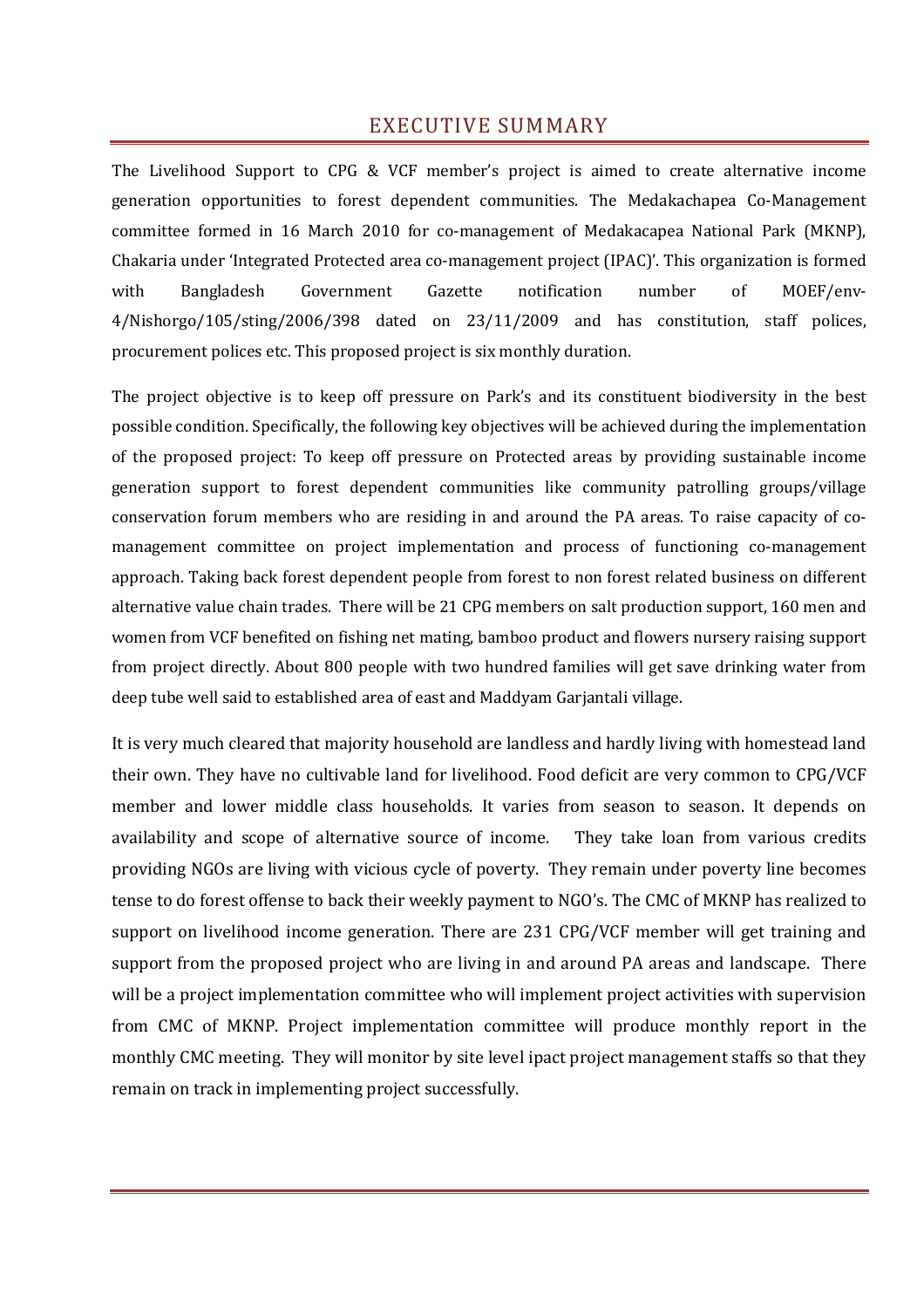# TABLE 1: LOGICAL FRAMEWORK

| cÖKí mvi ms‡¶c                                                                                                                                                                                                                                                                                                                                     | cwigvc ‡hvM" wb‡`©kK                                                                                                                                                                                                                                                                                                                                                                                                                                                                  | cÖZ"vwkZ djvdj                                                                                                                                                                                                                                                                                                              | AbywgZ SzwK                                                                                                                                                                                                   |
|----------------------------------------------------------------------------------------------------------------------------------------------------------------------------------------------------------------------------------------------------------------------------------------------------------------------------------------------------|---------------------------------------------------------------------------------------------------------------------------------------------------------------------------------------------------------------------------------------------------------------------------------------------------------------------------------------------------------------------------------------------------------------------------------------------------------------------------------------|-----------------------------------------------------------------------------------------------------------------------------------------------------------------------------------------------------------------------------------------------------------------------------------------------------------------------------|---------------------------------------------------------------------------------------------------------------------------------------------------------------------------------------------------------------|
|                                                                                                                                                                                                                                                                                                                                                    |                                                                                                                                                                                                                                                                                                                                                                                                                                                                                       |                                                                                                                                                                                                                                                                                                                             |                                                                                                                                                                                                               |
| j¶¨:<br>eb wbf©ikxj eb Unj `j I<br>`wi` <sup>a</sup> MÖvg msi¶Y<br>†dvivg gwnjv‡`i weKí<br>Av‡qi my‡hvM m"wói<br>gva"‡g iw¶Z GjvKvi Dci<br>Pvc Kgv‡bv;                                                                                                                                                                                             | eb Unj `j I MÖvg msi¶Y<br>$\bullet$<br>m'm"‡'i eb cvnviv kw3kvjx<br>n‡e Ges e‡bi Dci Pvc<br>Kg‡e                                                                                                                                                                                                                                                                                                                                                                                      | mn-e"e" 'vcbv<br>$\bullet$<br>KwgwU I eb<br>wefvM cÖKí<br>$ev$ <sup>-</sup> $-e$ $v$ q $b$<br>Kv‡R AwfÁZv<br>AR©b                                                                                                                                                                                                           | cÖvKwZK<br>$\bullet$<br>`y‡h©vM Gi Kvi‡Y<br>e"emv e"vnZ n‡Z<br>cv‡i                                                                                                                                           |
| D‡Ïk <sup>":</sup><br>eb Unj`j I`wi` <sup>a</sup> MÖvg<br>msi¶Y ‡dvivg m`m"‡`i<br>weKí Av‡qi Rb"<br>cÖ‡qvRbxq cÖwk¶Y<br>I mnvqZv cÖ`vb;<br>mn-e"e" 'vcbv KwgwU<br>٠<br>cÖKí ev <sup>-</sup> -evq‡bi<br>gva"‡g `¶Zv AR©b <br>wbivc' cvwbq R‡ji<br>Rb" 1 wU Mfxi bjKzc<br>-'vcb <br>eb wbf©ikxj `wi` <sup>a</sup><br>gvby‡li eb wbf©ikxjZv<br>Kgv‡bv | 21 Rb eb Unj `j m`m"<br>$\bullet$<br>jeb Pvl Gi gva"‡g<br>RxweZv wbe©vn Kivi<br>m¶gZv AR©b Ki‡eb <br>50 Rb `wi` <sup>a</sup> gwnjv Rvj<br>$\bullet$<br>eybb cÖwk¶Y I<br>mn‡hvMxZvq RxweKv<br>wbev©‡n m¶g n‡eb <br>2wU MÖv‡gi cÖvq 800<br>$\bullet$<br>tivK Lvevi cvwb cv‡ebl<br>10 Rb m'm" 1 wU<br>$\bullet$<br>bvmv©ix ^Zix K‡i<br>RxweKv wbev‡©n m¶g<br>n‡eb <br>100 Rb `wi` <sup>a</sup><br>$\bullet$<br>wfwmGd/wmwcwR<br>m'm"iv jvB/ZjB evbv‡bvi<br>Rb" euv‡ki mn‡hvMxZv<br>cv‡eb | gv_v wcPz Avq<br>$\bullet$<br>e, wx;<br>Rvj eybb I jeb<br>Drcv'b e"emvi<br>gva"‡g RxweKv<br>wbe©v‡ni<br>AwfÁZv AwR©Z<br>n‡e <br>cvwb RwbZ<br>$\bullet$<br>tivM K‡g hv‡e <br>Ab" RvgMvg<br>$\bullet$<br>AwfAZv Kv‡R<br>jvMv‡bv hv‡e <br>dz‡ji bvm©vix<br>$\bullet$<br>e <sup>"</sup> emvi<br>m¤cÖmvi‡Y<br>Drmvn e"wx<br>cv‡e | cÖvKwZK<br>$\bullet$<br>`y‡h©vM Gi Kvi‡Y<br>jeb Drcv'b e"nZ<br>n‡Z cv‡i <br>e"emvqx‡`i Kvi‡Y<br>$\bullet$<br>Kg jvf n‡Z cv‡il<br>gyjab I e"emvqxK<br>$\bullet$<br>"wó‡Kvb †_‡K<br>KvR bv Ki‡j<br>†UKmB n‡e bv |
| djvdj:<br>21 Rb cvnviv `j<br>m'm" jeb Drcv'#b<br>cwjBw_wjb<br>mn‡hvMxZv cv‡eb<br>50 Rb gwnjv Rvj<br>eyb‡bi Rb" myZvi<br>mn‡hvMxZv cv‡eb <br>10 Rb m'm" GKwU<br>dz‡ji bvmv©ix<br>e"emv Kivi<br>mn‡hvMxZv cv‡eb <br>100 $Rb$ `wi`a<br>wfwmGd m`m"<br>ZjB/jvB ebyb<br>e"emvq evuk Gi<br>mn‡hvMxZv cv‡eb                                               | 21 Rb m'm" RxweKv<br>$\bullet$<br>wbev©n K‡i cwiev‡i Rb"<br>Aw_K Avq Ki‡Z m¶g n‡eb <br>50 Rb gwnjvi Rvb eyb‡bi<br>$\bullet$<br>Kg© ms <sup>-</sup> 'vb m"wó n‡e <br>10 m'm" GKwU bvm©vix<br>$\bullet$<br>Kivi AwfAZv I e"emvq<br>mdjZv I Avq Ki‡eb <br>cye <sup>©</sup> I ga <sup>"</sup> g MR©bZjx<br>MÖv‡g cÖvq 200 cwiev‡ii<br>800 Rb tjvK Lvevi cvwb<br>myweav ‡fvM Ki‡eb <br>mivmwi RxweKvq‡b mg_©<br>$n$ ‡eb                                                                    | cÖwZ‡e`b <br>$\bullet$<br>gvV chv©‡q<br>$\bullet$<br>cwi`k©b <br>e"vemvwqK<br>$\bullet$<br>g‡bvfve e"wx <br>cvwb evwnZ<br>$\bullet$<br> tivM n‡g hv‡e<br>MÖ"c mÂq<br>$\bullet$                                                                                                                                              | cÖwZ‡hvwMZvgyjK<br>$\bullet$<br>e"emvq wV‡K<br>vKvl<br>e"emvi<br>$\bullet$<br>avivevwnKZv a‡i<br>ivLv<br>wUDel‡qj<br>e"e" 'vcbv I msi¶Y<br>KwgwUi Dci wbf©i<br>Ki‡e                                           |
| Kg©m~Px:                                                                                                                                                                                                                                                                                                                                           |                                                                                                                                                                                                                                                                                                                                                                                                                                                                                       |                                                                                                                                                                                                                                                                                                                             |                                                                                                                                                                                                               |
| `j MVb,                                                                                                                                                                                                                                                                                                                                            | 4 wU `j MVb Kiv n‡e  1wU jeb                                                                                                                                                                                                                                                                                                                                                                                                                                                          |                                                                                                                                                                                                                                                                                                                             |                                                                                                                                                                                                               |
|                                                                                                                                                                                                                                                                                                                                                    | Pvl, 1wU jvB/ZjB eybb e"emv,                                                                                                                                                                                                                                                                                                                                                                                                                                                          |                                                                                                                                                                                                                                                                                                                             |                                                                                                                                                                                                               |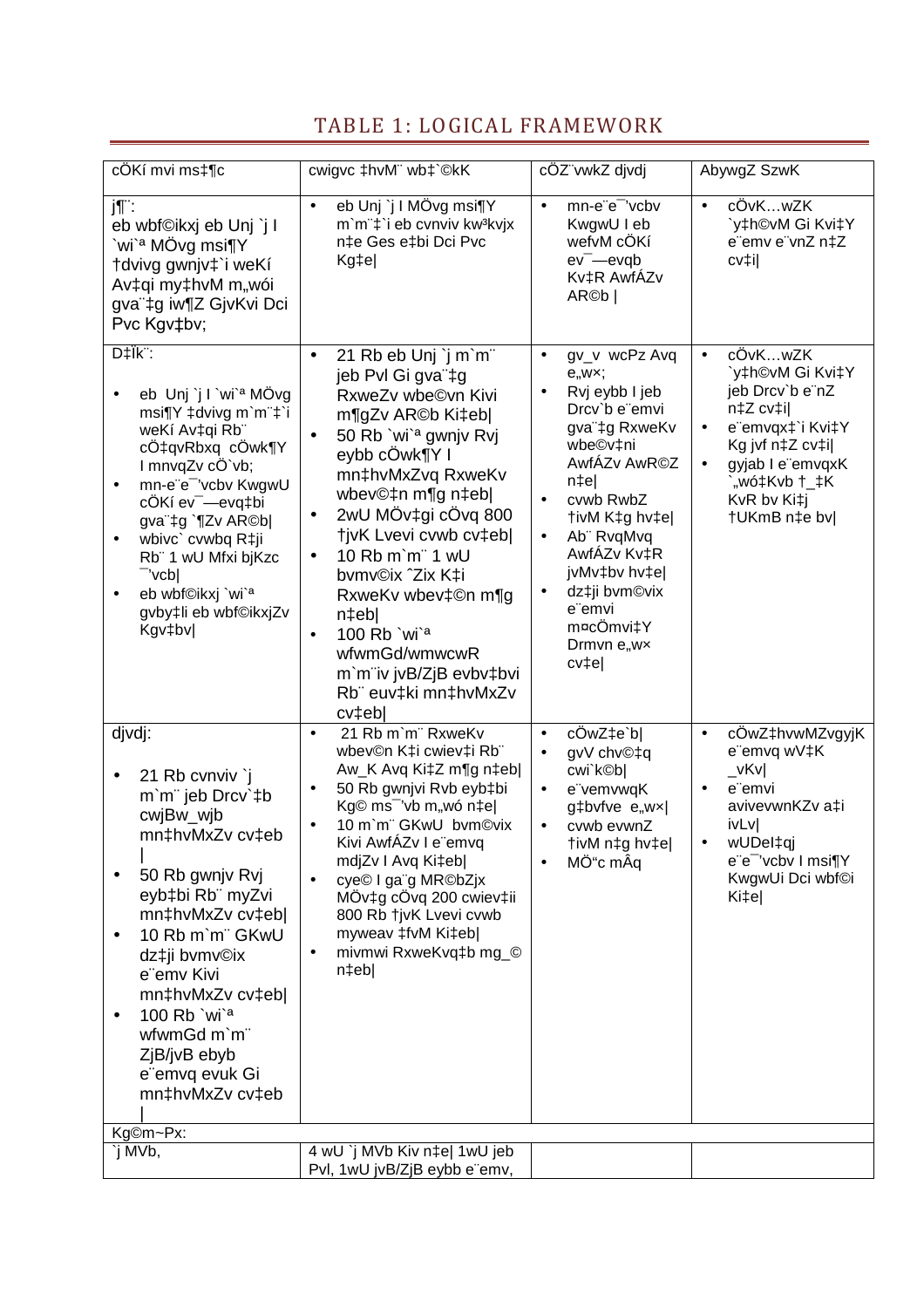|                         | 1 wU Rvj eybb `‡j me©‡gvU   |  |
|-------------------------|-----------------------------|--|
|                         | 231 Rb Unj `j I wfwmGd m`m" |  |
|                         | mivmwi cÖK‡íi mnvqZv cv‡eb  |  |
| lwi‡q‡ <sup>}</sup> Ukb | 4 wU lwi‡q‡>Ukb Gi gva"‡g   |  |
|                         | 231 Rb m'm" cÖwk¶Y c‡eb     |  |
| DcKiY mnvqZv cÖ`vb      | 231 Rb m'm" (Unj `j l       |  |
|                         | wfwmGd) 389100 UvKvi        |  |
|                         | cÖk¶Y I mnvqZv cv‡eb        |  |
| cÖwZ‡e`b ^Zix, gwbUwis, | 2 wU †KvqvU©vi wfwËK        |  |
| gvV cwi`k©b, AwWU       | cÖwZ‡e`b I 1 wU gvwmK,      |  |
| BZ"vw                   | cÖKí mgvß cÖwZ‡e`b, gvV     |  |
|                         | cwi`k©b cÖªwZ‡e`b BZ¨vw`    |  |

## JUSTIFICATION/BACKGROUND

The Medakachapea Co-Management committee has been formed in 16 March 2010 for co-management of Medakacapea National Park (MKNP), Chakaria under 'Integrated Protected area co-management project (IPAC)'. The Medakacapea co-management committee comprises of 19 different stakeholders including Village Conservation Forums (VCFs) those are dependent on Forest. This organization is formed with Bangladesh Government Gazette # MOEF/env-4/Nishorgo/105/sting/2006/398 dated on 23/11/2009 and has constitution, staff polices, procurement polices etc.

The participation of the local communities, (e.g. CPG, VCFs, PFs) local government and the FD has been guaranteed with the formation of council and committee. The local level organization is officially responsible for conserving the forest, developing alternative livelihoods for local people (VCFs, PFs), and ensuring the welfare of the forest and forest people. Its lower tier is called the VCF and is authorized to hold general discussion on relevant issues and to make soft recommendations. Members of local communities (VCF, PF) are offered general membership in the council.

The MKNP has been established to preserve the remaining natural hill forest patch of Reserve Forest in 2004 under the Wildlife Preservation Amendment Act 1974 with the area of 396 ha. The park is situated in the Kutakhali Union of Chakaria Upazila in the district of Cox's Bazar and the population size is about 18,305 who are living in and around surrounding Unions of MKNP (Source, IPAC PRA report, 2009). Total number of VCFs under MKNP is 13. Total member of these VCFs are 18305.

CPG & VCF are the front line associated staffs of the co-management process where CPG assisting to the forest department in patrolling and VCF member are the flat form of bottom level of the process. The local government members, civil society member and owner of the resource user institutions that ensures direct participatory democracy. It offers equal opportunity to majority village residence including women and smallest community to discuss, criticize and propose relevant activities for comanagement process.

Role of VCF: (I) CPG & VCF is usually meet to plan and prepare a 'menu' for village development and review the implementation of the plan by co-management organizations, (II) VCF is responsible to assist PF and CMC for selecting participants of beneficiary selection, (III) CPG & VCF is mandated to meet at least 12 times in a year; may meet more according to the necessary of community.

The primary Sources of income of peoples living around the Medakacapea National park are Salt cultivation & agriculture about 60% HHs involved followed by day laborer 20%, and others 5%. It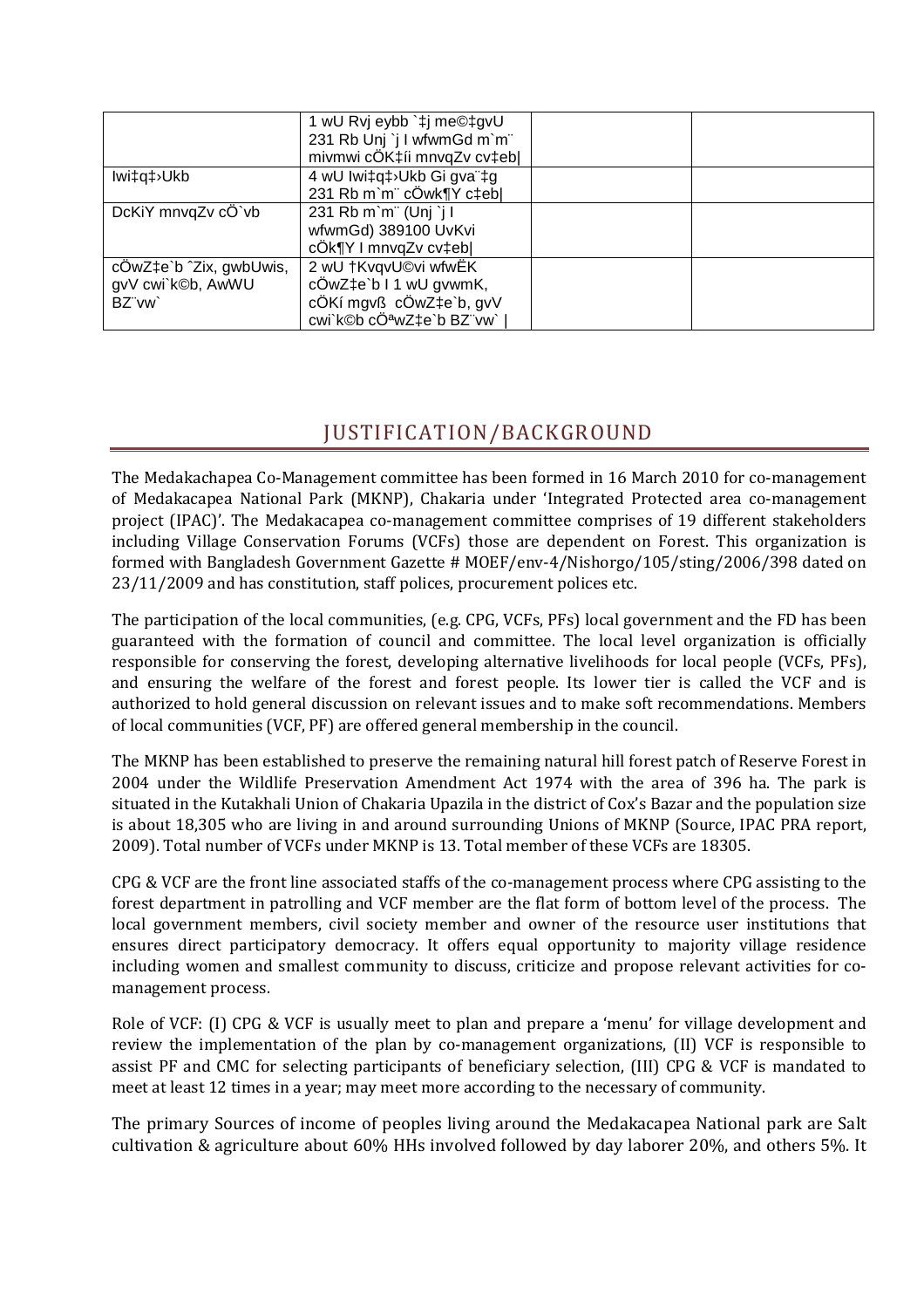is around 15% HHs have no secondary income source (PRA report of IPAC, 2009). The poor peoples become forced to incline on forest resources for livelihood.

It is very much cleared from the PRA reports that about 60 % household are landless and hardly living with homestead land their own. On the other hand, 40% HHs ahs cultivable land and the rest HHs have no cultivable land.

Food deficit are very common with the poor CPG/VCF member and lower middle class households. Food deficit varies from season to season. It depends on availability and scope of alternative source of income. The poor people with micro credit program from major credit providing NGOs are living with vicious cycle of poverty line. They remain under poverty line becomes tense to do forest offense to back their weekly payment to NGO's.

Scope of opportunities: They have experience on various trades of nursery development, salt production, birds rearing, Cow Patterning, Fish Culture and Management, Bamboo and Cane Made Handicrafts, Homestead Vegetable gardening, Small Trading, Eco-rickshaw puller training, Homestead Plantation etc. They are with no capital or working funds for different business and they have to do daily labors. There is no suitable drinking water facility in the village of East and Maddya Garjantali.

## 5. DESCRIPTION OF THE PROPOSED PROJECT

### • **Objectives:**

The main objectives of this proposed is to keep off pressure on Park's and its constituent biodiversity in the best possible condition. Specifically, the following key objectives will be achieved during the implementation of the proposed project:

- To keep off pressure on Protected areas by providing sustainable income generation support to forest dependent communities like community patrolling groups/village conservation forum members who are residing in and around the PA areas.
- To raise capacity of co-management committee on project implementation and process of functioning co-management approach.
- A save drinking water facilities will be established at portable scarcity villages.
- Taking back forest dependent people from forest to non forest related business on different alternative value chain trades.
- **Final Results:** 
	- 181 CPG/VCF men and women will get benefits directly from proposed project as alternative income generation support.
	- Fifty percent forest dependency will be reduced keep off pressure and Biodiversity will be increased.
	- About 800 peoples from two hundred family will get save drinking water by installing a deep tube well in between village of East and Maddya Garjantali under landscape of MKNP.
	- A working capital (support amount) will be established.
	- Alternative income generating and value chain activities will be identified and adopted the participants.
	- Income of the project participants will be increased.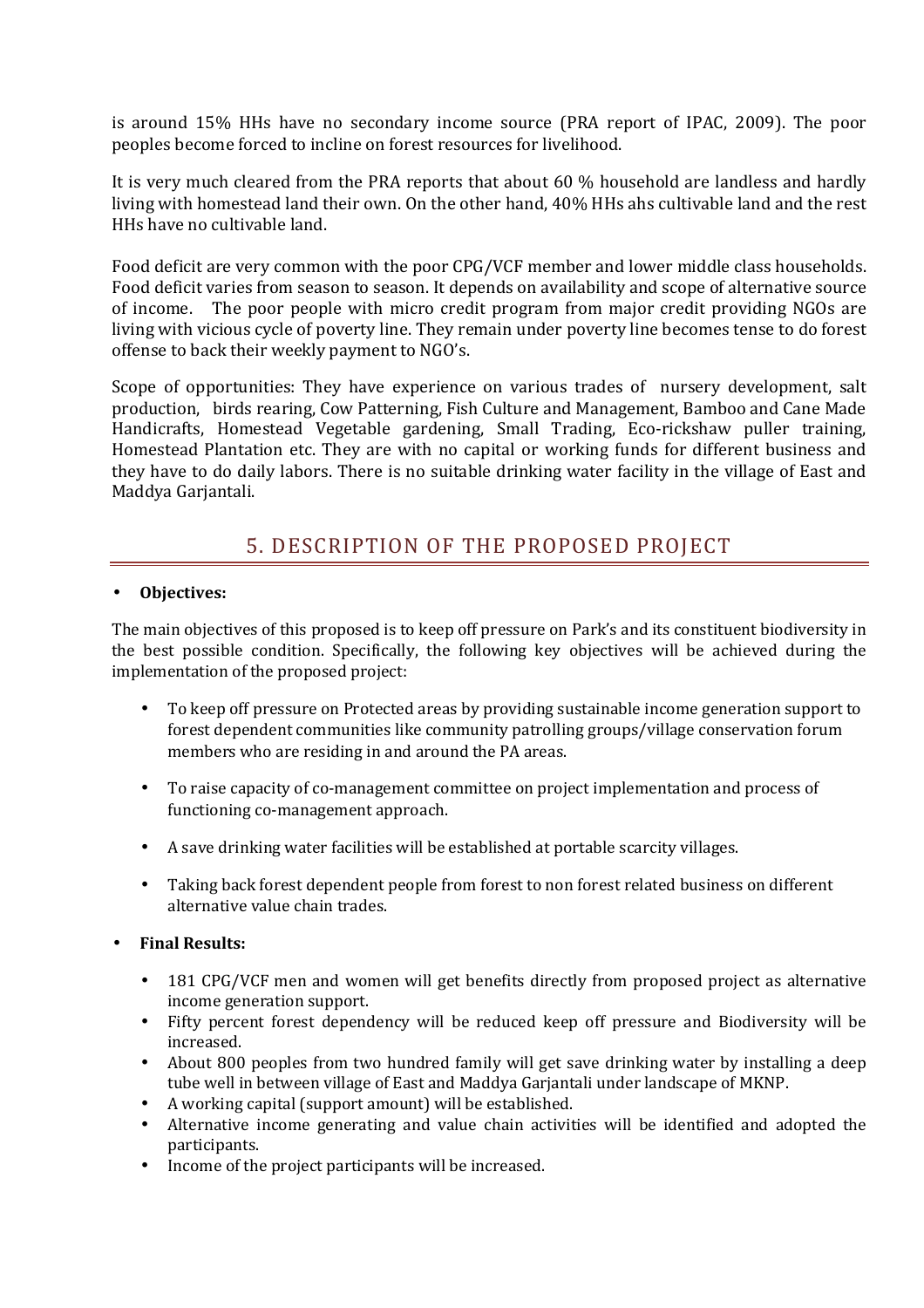- Decrease the dependency on forests.
- Financial management capacity of the CMC will be improved.

### • **Methods:**

 The success of the project implementation is the sound fund management system guided by approved guideline of CMC. The CMC of MKNP will be responsible for overall fund management. Their will be project implementation committee who will execute project activities. About seventy five percent fund of the project will be use for income generation supports and rest of the fund will be use as training and orientation. CMC of MKNP will play the vital role for disbursement and monitoring of the fund. The Treasurer and Member Secretary will be overall in charge of the financial and accounting and reporting. In this regard existing procurement management guideline, financial guideline will be followed. The CMC of MKNP will approve the Plan. How much money will be get by a beneficiary will be depend on IGA but there will be a ceiling so that maximum beneficiary can get chance to improve livelihood.

The project will create opportunities to salt production, Kharung Development, thread support for fishing net making and raising flower nursery in landscape areas of MKNP. It will create income generation opportunities to CPG/VCF members of men and women who lives on forest resources for livelihood. Moreover it will back forest dependent peoples to agriculture/agro-forestry related alternating income generation activities that release to grow up. The target people for the project will be able to improve their livelihoods and improve their existing economic situation through proper utilization of these natural resources in sustainable manner. This project will also ensure enhancing the biodiversity conservation and management. People with the limited scope of alternative means of living will get an opportunity to lead their life in a better condition and support their family from food security. This will also reduce the vulnerability and poverty. The project initiative will provide opportunity to the community people (VCF, PF) to engage in the alternative livelihood opportunity and sustainable way of Income Generation Activity (IGA).

### • **Activities :**

- **Group Formation:** The CPG/VCF members will be grouped according to their income generation support.
- **Training/orientation:** Orientation training will organize to provide on the desired trades of salt cultivation, Kharung(bamboo products), threads support on fishing net making and nursery development.
- **Group Savings:** The support from the project will be as working capital to them. They will start group savings in order to bring them on self dependent. They will not go to micro finance institution for credit. It will help to break the vicious cycle of poverty from credit circle.
- **Support:** After the training or orientation the proposed support will be provided to the designed trade.
- **Meeting:** They will sit in monthly meeting to keep them aware on business mode and up to date information. CMC member will participate their meeting as observer to know their progress and situation.
- **Field Visit:** Project implementation committee will frequently visit project sites and keep record to prepared monthly report for internal and external report.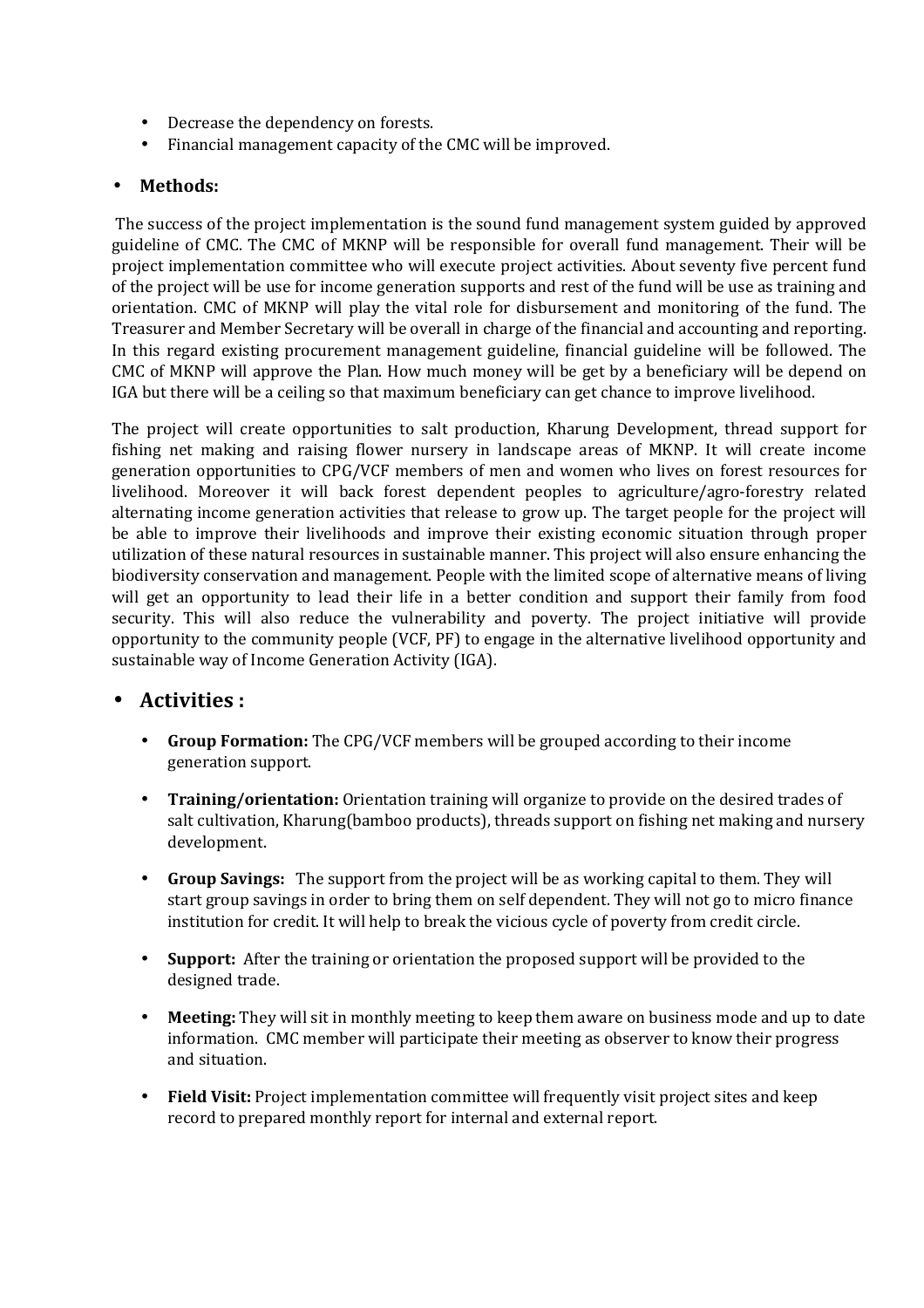- **Reporting:** The project implementation committee will prepare monthly report, and sends to funding authority monthly and quarterly basis. After completion of project a final report will be prepared.
- **Tube well Installation:** Tube well will install in between the village of east and Maddya Garjantali, PIC will made an agreement between VCF members and CMC in order to main sustainability of management.
- **Audit:** The audit will carried out at ending the project activities from internal or external audit firm clearance from funding authority.

#### • **Evaluation Methodology :**

- CMC will form a Project Implementation Committee selecting 3-5 members from committee for respective work area work ( i.e. on project site basis)
- The appointed CMC member will work on voluntary basis.
- Project implementation committee (PIC) will prepared a work plan and then they produce it to the monthly CMC meeting. It will be approved in CMC meeting. All activities will be executed following approved planed and guideline.
- The PIC will prepare a monthly report before meeting for following of every successive month.
- There will be cent percent of CPG member and rest others planned to be the beneficiaries from VCF who are with skilled on said 4 trades.
- The project activities will be completed with time frame of pre-prepared work planned and report should be made accordingly.
- Internal audit will be performed every month.
- **Communication and dissemination of results :**
	- $\checkmark$  The communication methods will be applied over the beneficiaries involve directly and indirectly. The committee members will go to project areas and shared the outcomes activities with them.
	- $\checkmark$  Project implementation committee will arrange meeting at their office involving respective government officials, non government, and local authorities for focusing their activities performed successfully.

### 6. WORK PLAN

#### Table 2: Work Plan

| SL.<br>No.   | <b>Activities/Sub Activities</b>                   |  |   | <b>March 2011 to November 2011</b> |   |   |  |   | <b>Remarks</b> |  |
|--------------|----------------------------------------------------|--|---|------------------------------------|---|---|--|---|----------------|--|
|              |                                                    |  | 2 | 4                                  | 5 | 6 |  | 8 | 9              |  |
|              | Group Formation                                    |  |   |                                    |   |   |  |   |                |  |
| $\mathbf{2}$ | Training, orientation, meeting                     |  |   |                                    |   |   |  |   |                |  |
| 3            | <b>Purchasing Support Materials</b>                |  |   |                                    |   |   |  |   |                |  |
| 4            | Distribute input support material to<br>the groups |  |   |                                    |   |   |  |   |                |  |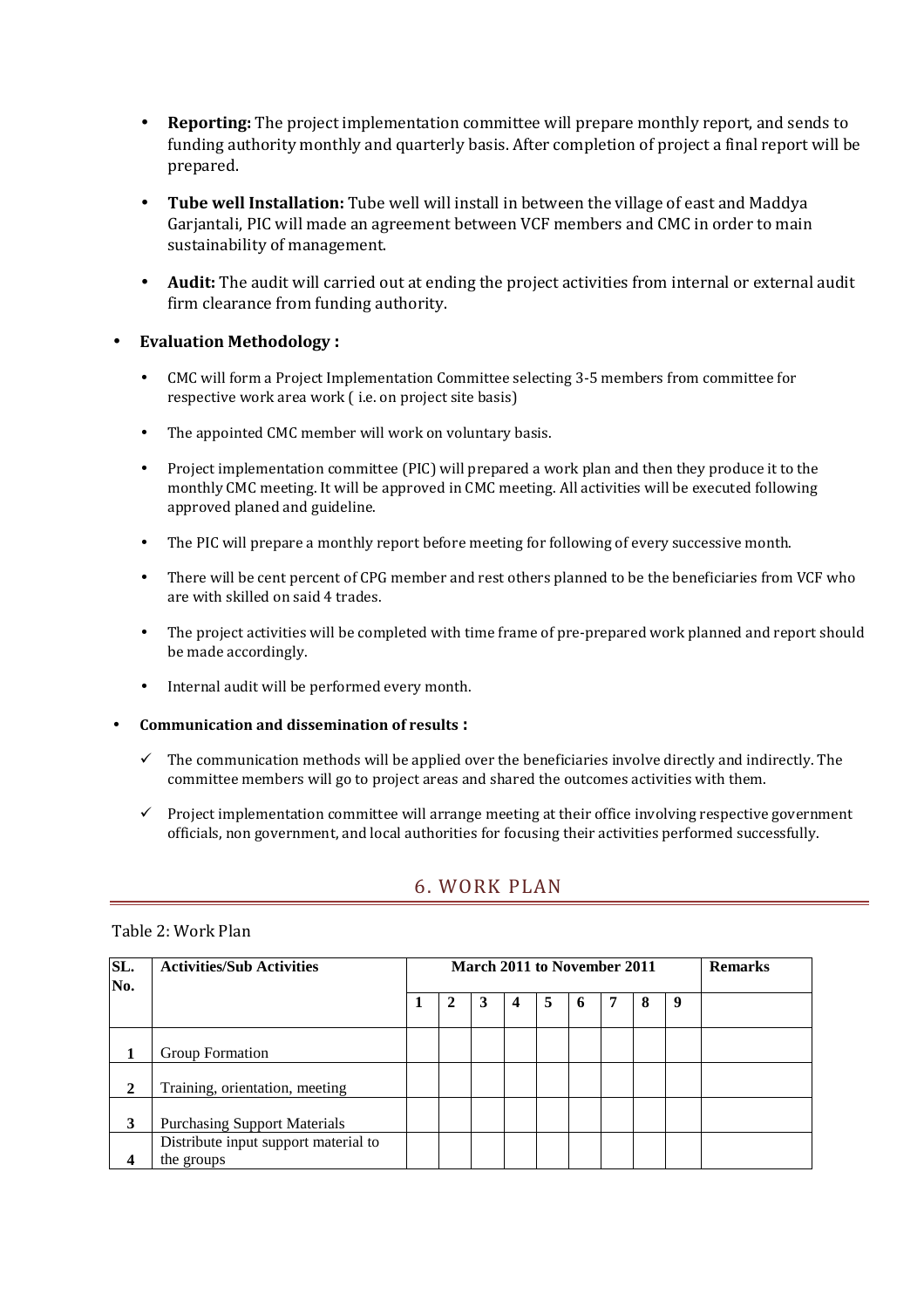|    | Harvesting/Trading activities by the   |  |  |  |  |  |
|----|----------------------------------------|--|--|--|--|--|
| 5  | beneficiaries                          |  |  |  |  |  |
|    | Installation of Tube well for drinking |  |  |  |  |  |
| 6  | water                                  |  |  |  |  |  |
|    | Technical Support for growth and       |  |  |  |  |  |
| 7  | maintenance                            |  |  |  |  |  |
|    | Field Visit and monitoring, and        |  |  |  |  |  |
| 8  | Reporting progress                     |  |  |  |  |  |
|    |                                        |  |  |  |  |  |
| 9  | Audit, Result/Impact study             |  |  |  |  |  |
|    |                                        |  |  |  |  |  |
| 10 | Closing report                         |  |  |  |  |  |

## 7. SUSTAINABILITY PLAN

The main criteria of selecting project participants will be the direct community patrolling group members and poor VCF member from climate changed impacted landscape areas of National park. All the project participants were selected by co-management committee.

The vision of institutional development of the project participants is to initiate sustainable income generation that will keep off pressure to forest and the environment, increase biodiversity and create wealth to generate income in order to achieve the millennium development goals. The project implementation team (CMC) will show willingness to continue with Project activities after phase out the project. The on-going activities will attract support from volunteers, government departments, other NGOs etc.

The process of developing quarterly work plan will be participatory where key stakeholders will be involve, with facilitation from the project implementation team using group interview and field observation.

Training of project participants are essential in laying a strong foundation for the development of conservation enterprise, which cannot be built without the help of technically skilled persons. The project will address specific training for the project participants on salt production, Kharung delopment, fishing net making and establishing flowers nursery for alternative income generating activities, organizational development and management etc.

Project implementation team will hold regular visit and follow up programs with beneficiaries' and related stakeholders. These closed trust relation will link up ample opportunity to explain business that assists to earn sustainably income from targeted enterprise.

Project monitoring is a process that will record achievements of its objectives and the work plan. The management team will form monitoring unit to facilitate this process. The monitoring unit will make regular visits to the field and observe on what is being done. It will maintain progress records at different stages. The facilitators will record to gather information and disseminate the same to the beneficiaries.

The project will identify stakeholders/development partners from the government departments and non-government organizations to work with. Collaboration will provide efficient service delivery and sustain project activities after donor support.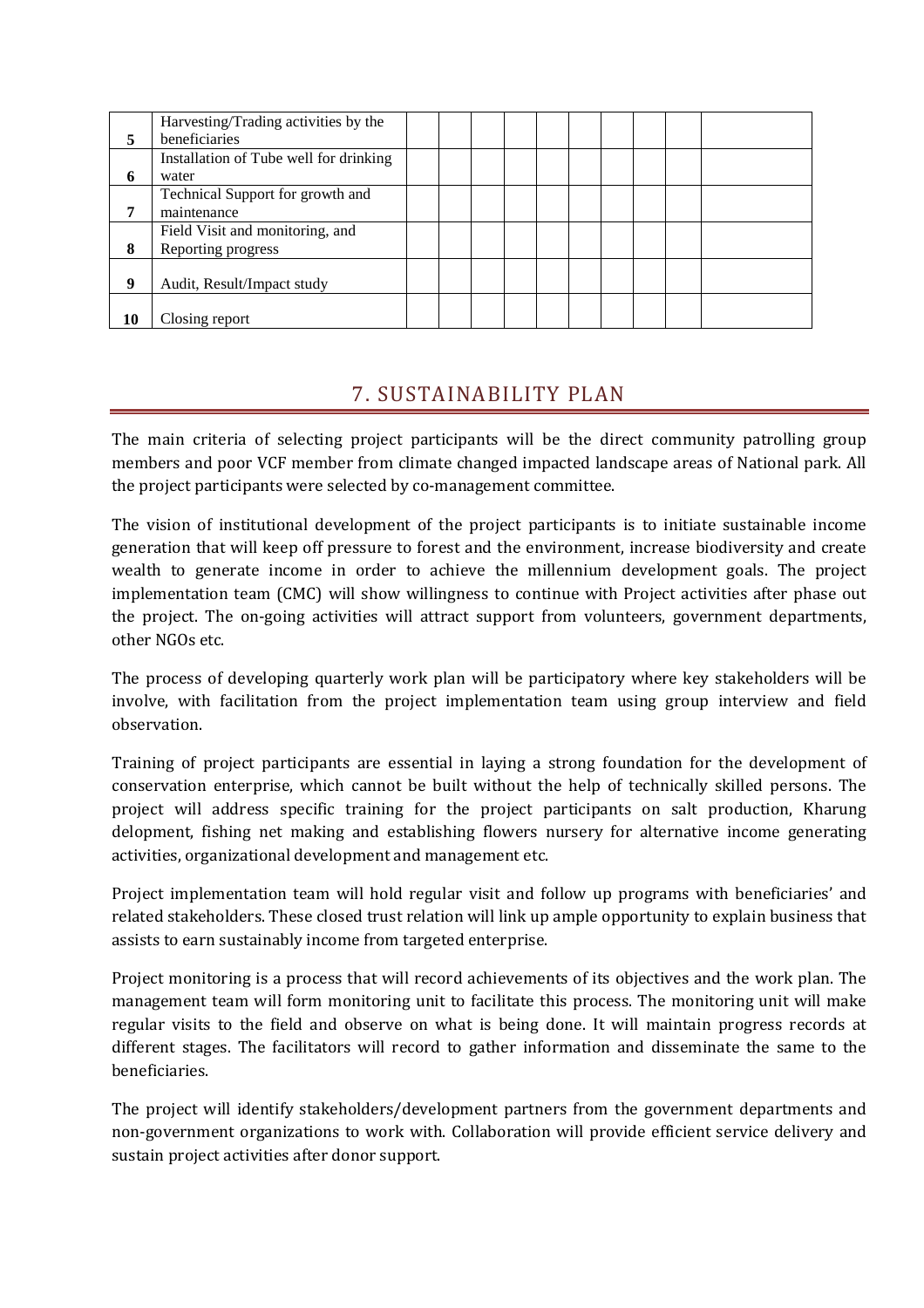IPAC team will impart training for CMC on monitoring the project activities of VCF who will directly be implementing proposed AIG activities. Regular basis IPAC will give technical services

## 8. BUDGET

### Table 3: Budget

| <b>SL</b> | <b>Budget Line Item</b>                                                        | Qnty<br>(Unit) | <b>Unit Cost</b><br>(BDT) | <b>Total Grant</b><br>Amount (BDT) | Community<br>Contribution | <b>Total Project</b><br><b>Budget</b> |
|-----------|--------------------------------------------------------------------------------|----------------|---------------------------|------------------------------------|---------------------------|---------------------------------------|
| A         | <b>Administrative cost</b>                                                     |                |                           |                                    |                           |                                       |
|           | Photo copy, mail, etc                                                          | 6              | 300                       | 1,800                              |                           | 1,800                                 |
|           | Office Supplies                                                                | 12             | 1,000                     | 12,000                             |                           | 12,000                                |
|           | Audit cost                                                                     | $\mathbf{1}$   | 10,000                    | 10,000                             |                           | 10,000                                |
|           | <b>Sub Total</b>                                                               |                |                           | 23,800                             |                           | 23,800                                |
| B         | <b>Transport cost</b>                                                          | 24             | 150                       | 3,600                              |                           | 3,600                                 |
| C         | <b>Travel and Perdiem Expense</b>                                              | 36             | 300                       | 10,800                             |                           | 10,800                                |
| D         | Program Cost                                                                   |                |                           |                                    |                           |                                       |
|           | Project Supervisor Salary/month                                                | 6              | 6,000                     |                                    | 36,000                    | 36,000                                |
|           | Monthly Meeting cost: Groups/PIC etc                                           | 8              | 1,000                     | 8,000                              |                           | 8,000                                 |
|           | Group formation meeting cost                                                   | 20             | 1,200                     | 24,000                             |                           | 24,000                                |
|           | Material support for meeting (Rgister, Terphal, etc)                           | 4              | 1,500                     | 6,000                              |                           | 6,000                                 |
|           | Polyethilin support for solt production to CPG member                          | 21             | 7,000                     | 147,000                            |                           | 147,000                               |
|           | Orientation to CPG member on salt production                                   | 21             | 100                       | 2,100                              |                           | 2,100                                 |
|           | Orientation on Kharung Development to VCF member                               | 100            | 100                       | 10,000                             |                           | 10,000                                |
|           | Kharung Development support to VCF member                                      | 100            | 800                       | 80,000                             |                           | 80,000                                |
|           | Orientation on Fishing net making to VCF women                                 | 50             | 500                       | 25,000                             |                           | 25,000                                |
|           | Threads support for net making to VCF women                                    | 50             | 600                       | 30,000                             |                           | 30,000                                |
|           | <b>Nursery Support</b>                                                         | $\mathbf{1}$   | 40,000                    | 40,000                             | 10,000                    | 50,000                                |
|           | Instalation of deep tubewell at inbetween East &<br>Maddyam Garjantali Village | $\mathbf{1}$   | 40,000                    | 30,000                             | 10,000                    | 40,000                                |
|           | Training for Nursery Raising group(CPG/VCF)                                    | 21             | 600                       | 12,600                             |                           | 12,600                                |
|           | <b>Sub Total</b>                                                               |                |                           | 414,700                            | 56,000                    | 470,700                               |
|           | <b>Grand Total</b>                                                             |                |                           | 452,900                            | 56,000                    | 508,900                               |

In words: Taka Five Lac Eight Thousand Nine Hundred only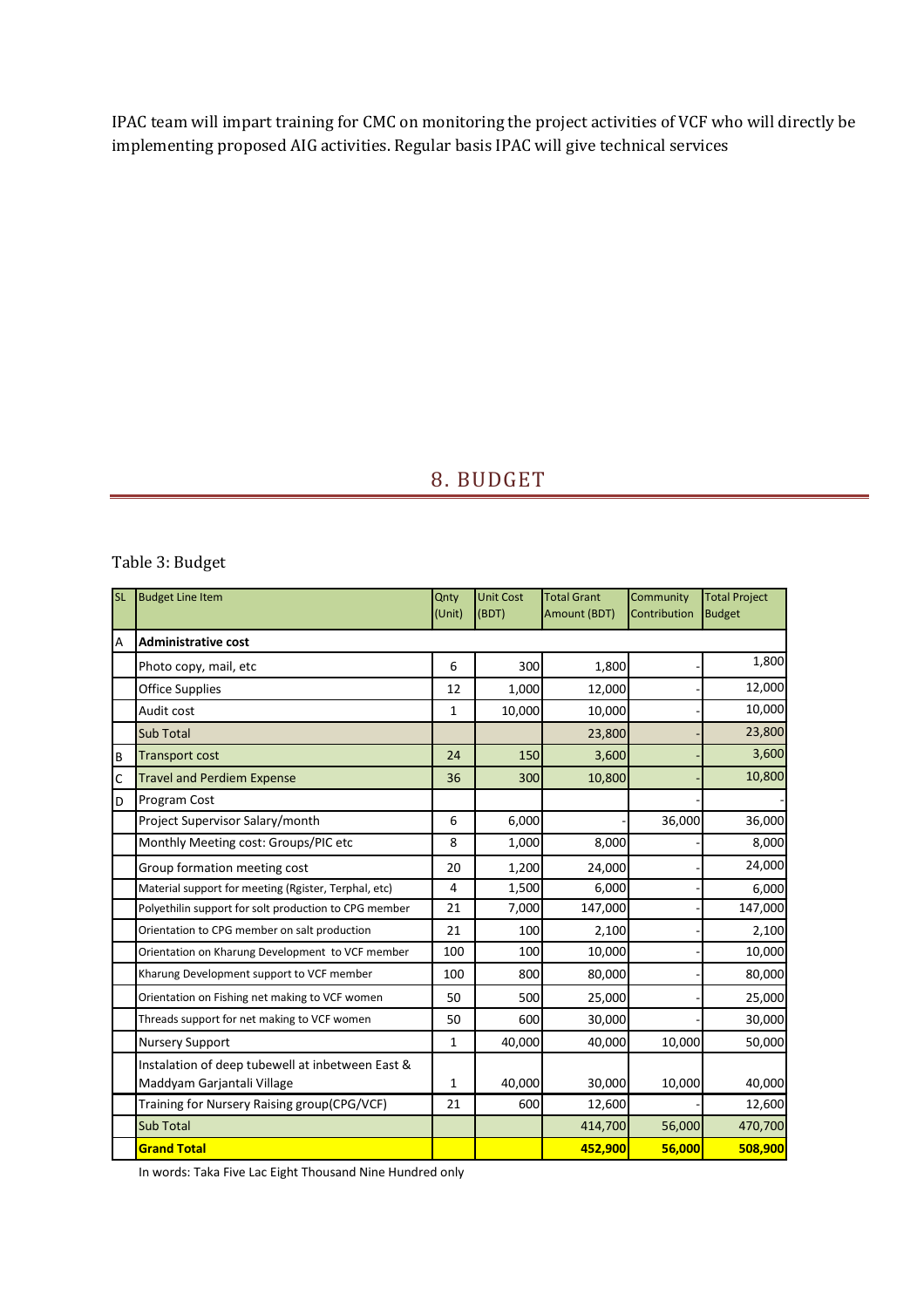## 9. PROPOSED SCHEDULE OF FUND DISBURSEMENT

#### **Table 4: The schedule of fund disbursement**

| Installment for Project Activities Period (Month/Year |                            |         | Estimated Costs  % of Grant Amount |
|-------------------------------------------------------|----------------------------|---------|------------------------------------|
| 1st Installment                                       | 1st quarter: 3 months      | 362,320 | 80%                                |
| 2nd Installment                                       | Last quarter: next 3 month | 90,580  | 20%                                |
|                                                       |                            | 452,900 | 100%                               |

Taka Four Lac Fifty Two Thousand Nine Hundred only

## 10. SIGNATURE

I, the undersigned Dr. Mir Ahmed, Chairman of Medakacapea National Park, Chakaria, Cox's Bazar that is requesting financial assistance from the Small Grant component for the implementation of proposed activity related to "Creating sustainable Income for CPG & VCF members Who are vulnerable to climate Change", certify that all the information in the grant application file is exact and correct.

Signature:- ………………………………………………… Date:- 01 January 2011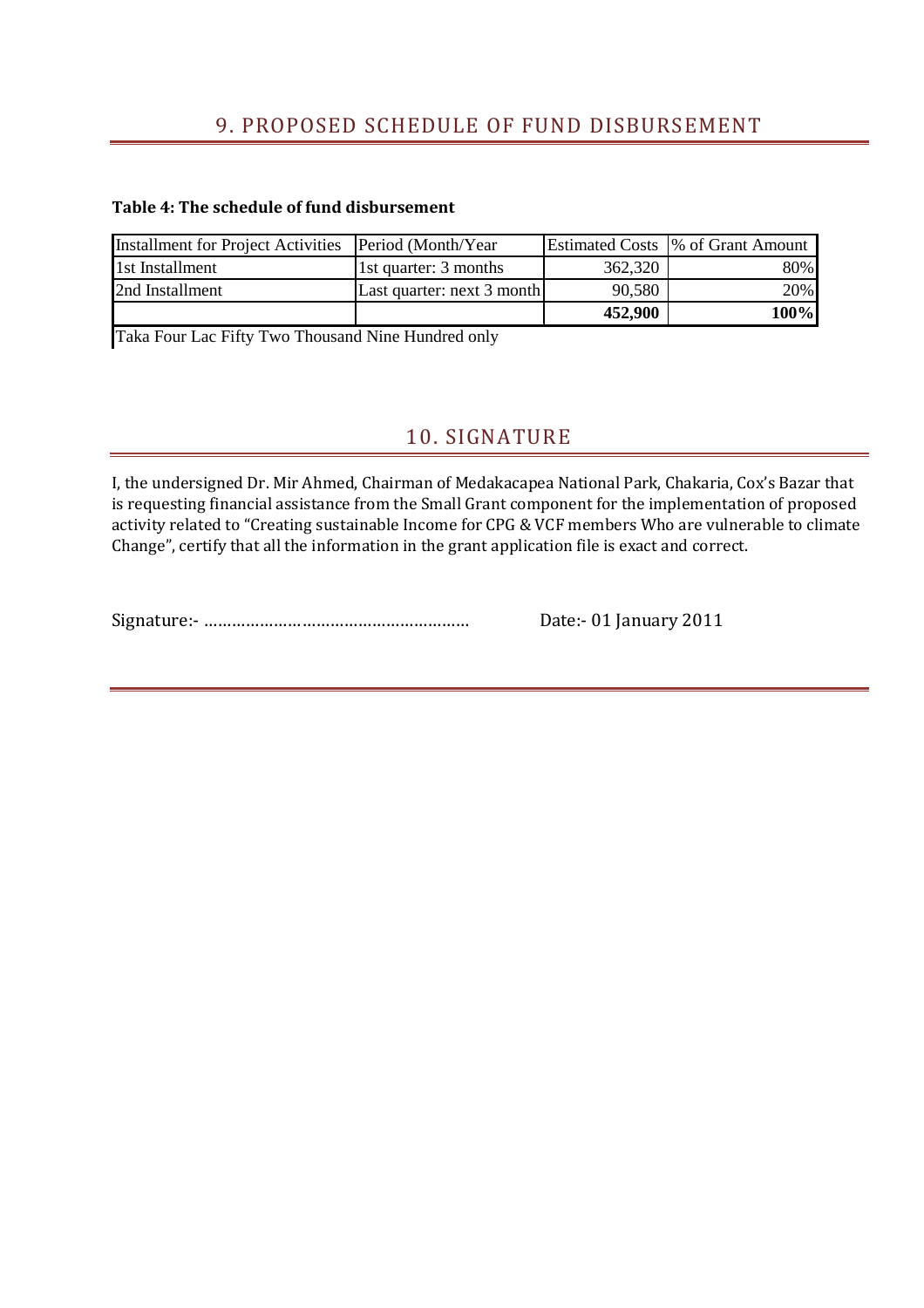#### INFORMATION ON THE ORGANIZATION

Type of Organization (CMO/RMO/ECA/Others): Medhakacapia Co-Management Committee, Medhakacapia National Park, Kutakhali Range Office, Chakaria Cox's Bazar.

Date of foundation (D/M/Y): Council formed on 17/11/ 2009 and committee formed on 16/03/ 2010 With GOB Gazette no MOEF/env-4/Nishorgo/105/sting/2006/398 dated on 23/11/2009

Address:

Medhakachapia Co-Management Office

Fulchari Range Office,

Fulchari,

Chakaria, Cox's Bazar.

Telephone Number: 01713 629944

E-mail (if any): No

Contact Person: Dr. Mir Ahmmad,

Position with the organization: Chairman

Contact person's address:

Medhakachapia Co-Management Office Fulchari Range Office, Fulchari, Chakaria, Cox's Bazar.

Contact person's Telephone Number: 01713 629944

Please list the Management Committee of the organization that will be involved in the implementation of the project. insert rows as require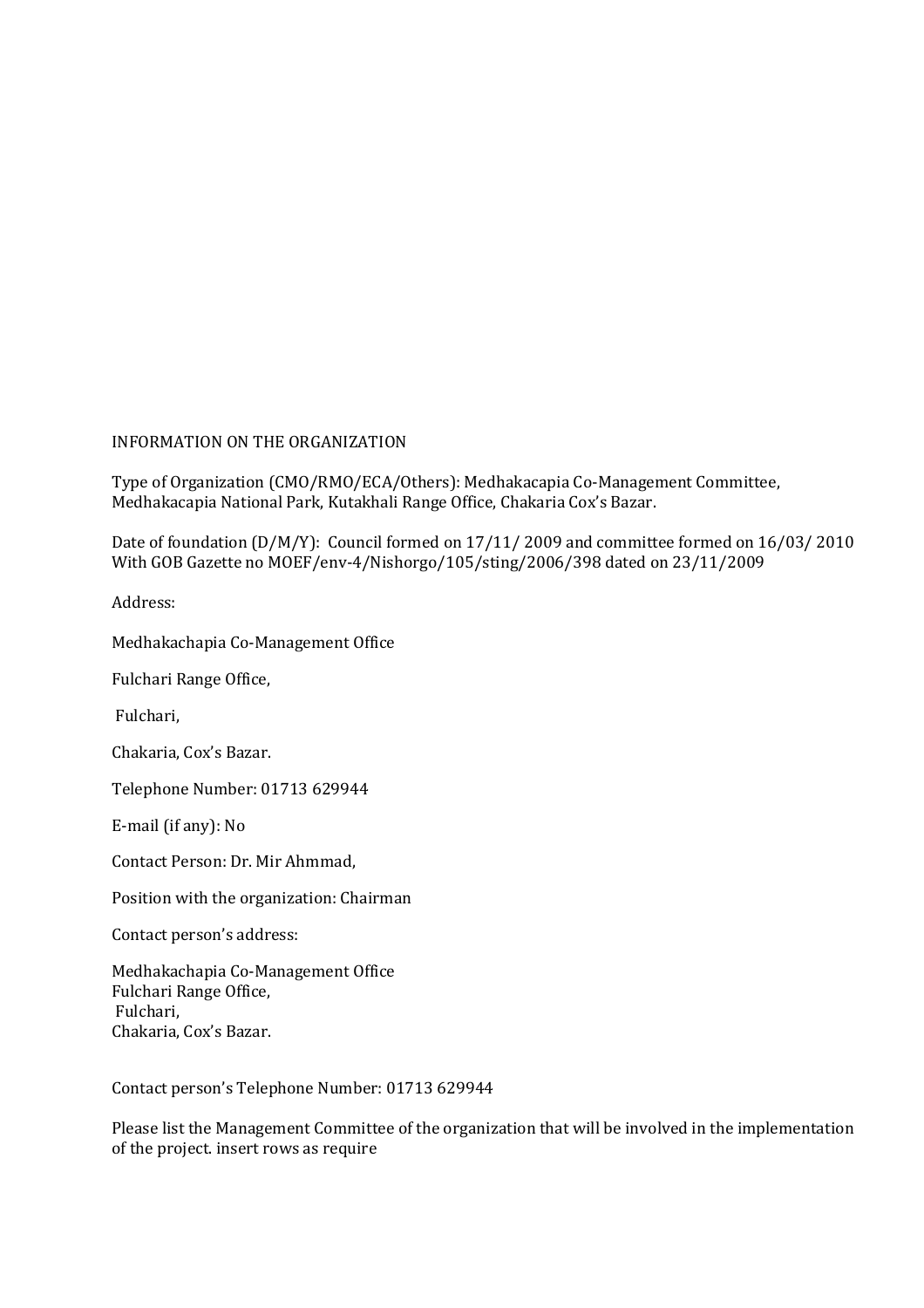| <sub>Sl</sub> | Name              | Designation in organization |
|---------------|-------------------|-----------------------------|
|               | Dr. Mir Ahmmad    | Chairman                    |
| <u>.</u>      | Md. Nizamot Ullah | <b>Member Secretary</b>     |
| .,            | Md Joynal abedin  | Treasurer                   |

#### Beneficiaries will be engaged in the project: Village and Union wise List of Beneficiaries, as per following table: 5 Beneficiaries List (Tentative)

| <b>SI</b>              | ronowing table: o beneneiaries mot (Tentative)<br>Name | Father's/Husband's Name    | Category              |              | Age |
|------------------------|--------------------------------------------------------|----------------------------|-----------------------|--------------|-----|
|                        |                                                        |                            |                       |              |     |
| 1.<br>$\overline{2}$ . | Moktul Hossain<br>Md. Golam Sobhan                     | Kabir Ahmad<br>Nurul Islam | Male<br>M             | Female       | 30  |
| 3.                     | Parvej                                                 | Nasir Uddin                | М                     |              | 35  |
| 4.                     | Ali Ahmad                                              | L-Abdul Kalek              | M                     |              | 27  |
| 5.                     | Abul Basor Pathia                                      | Bodi alam                  | M                     |              | 40  |
| 6.                     | Osman Goni                                             | Abdul Hakin                | M                     |              | 38  |
|                        |                                                        | L-Abdul kalek              | M                     |              | 30  |
| 7.<br>8.               | Ali Kabir                                              | L-Fzor Ali                 | M                     |              | 27  |
|                        | Azgor Ali                                              |                            |                       |              |     |
| 9.                     | Rafiq                                                  | Jake ahmad                 | M                     |              | 23  |
| 10.                    | Saiful Islam Jaber                                     | Abdur Rahman               | M                     |              | 34  |
| 11.                    | Kaman Hossain                                          | Amir Hamja                 | M                     |              | 28  |
| 12.                    | Anwar                                                  | Korban ali                 | M                     |              | 20  |
| 13.                    | Bodi Alam                                              | Mahfuzur Rahman            | M                     |              | 23  |
| 14.                    | Siraj                                                  | Abdul Khalek               | M                     |              | 32  |
| 15.                    | Kotub Uddin                                            | Nurul Alam                 | M                     |              | 30  |
| 16.                    | Md. Hossain                                            | Abdul Jalil                | M                     |              | 40  |
| 17.                    | Saidul Islam Jakeria                                   | Oli Ullah                  | M                     |              | 40  |
| 18.                    | Dholiaya                                               | Golam Hossain              | M                     |              | 34  |
| 19.                    | Shafiq Alam                                            | L-Fazol Karim              | M                     |              | 40  |
| 20.                    | Nurul Amin                                             | Abdul Karim                | M                     |              | 41  |
| 21.                    | Osman                                                  | Ali Hossain                | M                     |              | 24  |
|                        | <b>VCF Members</b>                                     |                            |                       |              |     |
| 22.                    | Md. Hossain                                            | Habibur Rahman             | M                     |              |     |
| 23.                    | Zoobaida Begum                                         | L-Asiur Rahaman            |                       | F            |     |
| 24.                    | Md. Amin                                               | L-Abdur Sukkur             | M                     |              |     |
| 25.                    | Md. Zamal Hossain                                      | Amir Hossain               | M                     |              |     |
| 26.                    | Sabekon Naher                                          | L-Fozal Karim              |                       | $\mathbf{F}$ |     |
| 27.                    | Hamida Begum                                           | Muslim Uddin               |                       | F            |     |
| 28.                    | Habibur Rahman                                         | L-Raham ali                | M                     |              |     |
| 29.                    | Zahanera Begum                                         | L-Md Safee                 |                       | $\mathbf{F}$ |     |
| 30.                    | Halima Katun                                           | Imam Hossain               |                       | F            |     |
| 31.                    | Rehana Akter                                           | Zamir Uddin                | M                     |              |     |
| 32.                    | Maria Katun                                            | L-Koila Mea                |                       | F            |     |
| 33.                    | Fatema Begum                                           | L-Nur Hossain              |                       | F            |     |
| 34.                    | Mozir ahmad                                            | L-Abdul Bari               | M                     |              |     |
| 35.                    | Hazera Katun                                           | L-Amir Hossain             |                       | F            |     |
| 36.                    | Nabi Hossain                                           | L-Abul Hossain             | M                     |              |     |
| 37.                    | Kalim Ullah                                            | L-Sayed                    | M                     |              |     |
| 38.                    | Rasida Begum                                           | Ilias Ahmad                |                       | F            |     |
| 39.                    | Nasir Uddin                                            | $L$ -Gora Mea              | $\overline{\text{M}}$ |              |     |
| 40.                    | Sona Mea                                               | L-Abdur rahman             | M                     |              |     |
| 41.                    | Enam Mea                                               | Jahurul Haque              | M                     |              |     |
| 42.                    | Kursida Begum                                          | Shahab Uddin               |                       | F            |     |
| 43.                    | Rasida Katun                                           | Abu siddiq                 |                       | $\mathbf{F}$ |     |
| 44.                    | Rosina Akter                                           | Abser Mea                  |                       | F            |     |
| 45.                    | Najam Uddin                                            | L-Agaher Mea               | M                     |              |     |
| 46.                    | Nur Basor                                              | Sabbir ahmad               | M                     |              |     |
| 47.                    | Abul Kalam                                             | Abdul Fattah               | $\mathbf M$           |              |     |
| 48.                    | Rasida Begum                                           | L-Shamsum Alam             |                       | F            |     |
| 49.                    |                                                        | Goni Mea                   | M                     |              |     |
| 50.                    | Nrul Amin<br>Mostak Ahmad                              | L-Islam                    | M                     |              |     |
|                        | Monor Alam                                             |                            |                       |              |     |
| 51.                    |                                                        | Mozaher Ahmad              | M                     |              |     |
| 52.                    | Arica Begum                                            | L-Amir Hossain             |                       | F            |     |
| 53.                    | Helal Mea                                              | Sarof Uddin                | $M_{\rm}$             |              |     |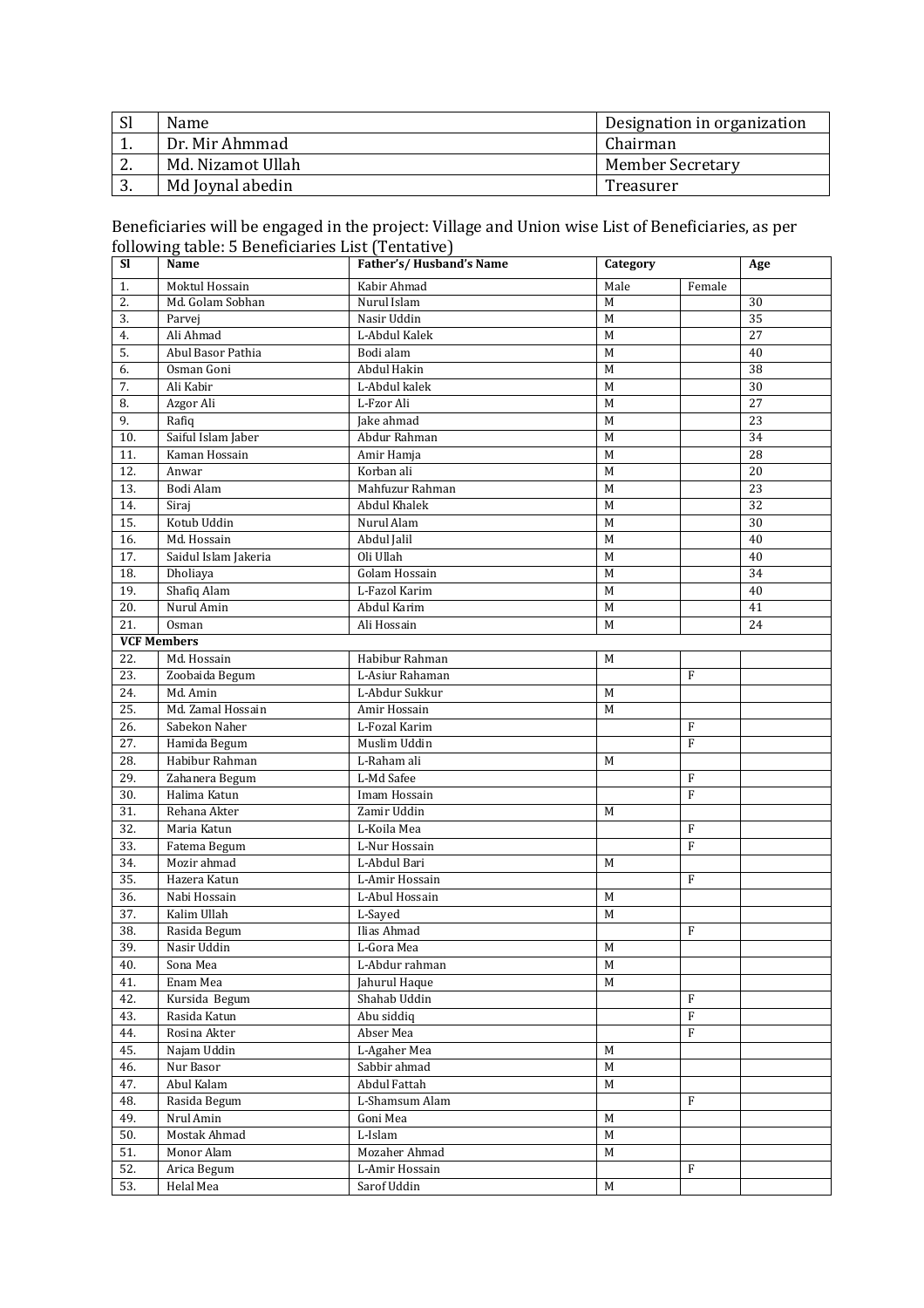| 54. | Rahmat Ullah     | L-Moktul Hossain                                                   | M              |                |  |
|-----|------------------|--------------------------------------------------------------------|----------------|----------------|--|
| 55. | Zafor Alam       | L-Abdus Sabi                                                       | M              |                |  |
| 56. | Jahurul Haque    | Najam Uddin                                                        | M              |                |  |
| 57. | Shahab Uddin     | Nur Basor                                                          | M              |                |  |
| 58. | Abu siddiq       | Abul Kalam                                                         | $\overline{M}$ |                |  |
| 59. | Abser Mea        | Bodi Alam                                                          | M              |                |  |
| 60. | Kabir Ahmad      | Siraj                                                              | M              |                |  |
| 61. | Nurul Islam      | Kotub Uddin                                                        | M              |                |  |
| 62. | Nasir Uddin      | Md. Hossain                                                        | M              |                |  |
| 63. | Abdul Kalek      | Saidul Islam Jakeria                                               | M              |                |  |
| 64. | Bodi alam        | Dholiaya                                                           | M              |                |  |
| 65. | Abdul Hakin      | Shafiq Alam                                                        | M              |                |  |
| 66. | Abdul kalek      | Nurul Amin                                                         | M              |                |  |
| 67. | Fzor Ali         | Osman                                                              | M              |                |  |
| 68. | Jake ahmad       | Osman                                                              | M              |                |  |
| 69. | Abdur Rahman     |                                                                    | M              |                |  |
| 70. | Amir Hamja       |                                                                    | M              |                |  |
| 71. | Korban ali       |                                                                    | M              |                |  |
| 72. | Mahfuzur Rahman  |                                                                    | M              |                |  |
| 73. | Abdul Khalek     |                                                                    | M              |                |  |
| 74. | Nurul Alam       |                                                                    | M              |                |  |
| 75. | Abdul Jalil      |                                                                    | M              |                |  |
| 76. | Oli Ullah        |                                                                    | M              |                |  |
| 77. | Golam Hossain    |                                                                    | M              |                |  |
| 78. | Fazol Karim      |                                                                    | M              |                |  |
| 79. | Rokey Begum      | H-Lotfor Rahman                                                    |                | F              |  |
| 80. | Agaher Mea       | L-Abul Hossain                                                     | M              |                |  |
| 81. | Farzana          | Chan Mea                                                           |                | F              |  |
| 82. | Lotfa Begum      | Jalil Ahmad                                                        |                | $\mathbf{F}$   |  |
| 83. | Roton Khanti Das | Kali Das                                                           | M              |                |  |
| 84. | Sunit Das        | Kama Khanti Das                                                    | M              |                |  |
| 85. | Bimal khanti Dor | Arjun Khanti Dor                                                   | M              |                |  |
| 86. | Babul Barua      | Raton Brua                                                         | M              |                |  |
| 87. | Golam Rahim      | Abdur Rahman                                                       | M              |                |  |
| 88. | Selina sultana   | Fazlay Elahi                                                       |                | F              |  |
| 89. | Tuhin Akter      | Jasim Akter                                                        |                | $\overline{F}$ |  |
| 90. | Khaleda Begum    | Jafor Alma                                                         |                | $\mathbf F$    |  |
| 91. | Rehana Akter     | Nure ahmad                                                         |                | $\overline{F}$ |  |
| 92. | Shahab Uddin     | Kalim Uddin                                                        | M              |                |  |
| 93. | Shaha Aiz        | Aziruzr Rahman                                                     | M              |                |  |
| 94. |                  | Will Select by CMC/PIC with consultation from IPAC management team |                |                |  |
| 95. |                  |                                                                    |                |                |  |
|     | Total            |                                                                    |                |                |  |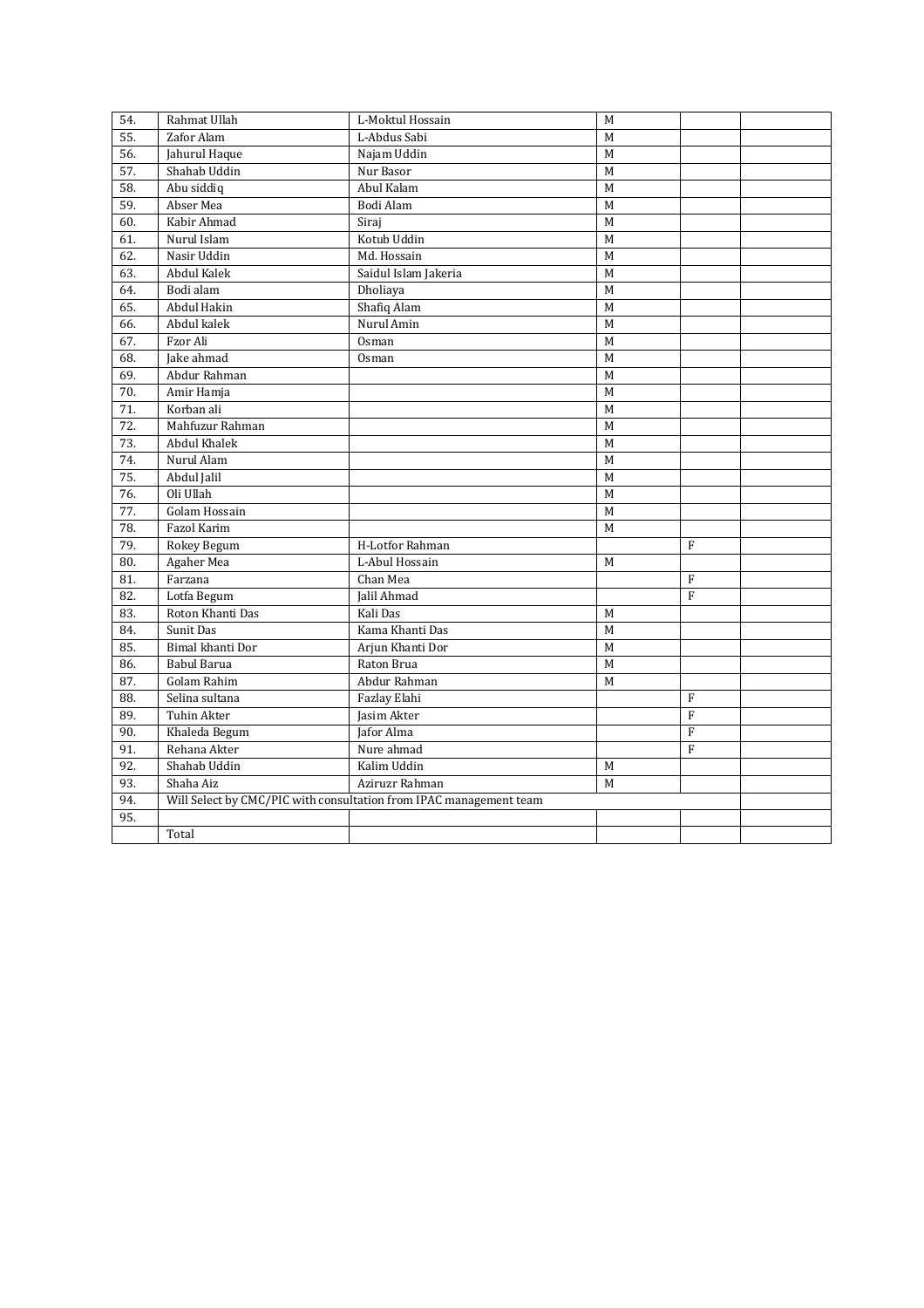#### RECORD KEEPING AND INTERNAL CONTROL

Bank Account No.

• STD-07

Title of Bank A/C:

- Medhakachapia Co-Management Committee, Chakaria, Cox's Bazar.
- Type of A/C (CD/STD/Savings/others):
	- STD acount
- Name of Bank, and Branch:
	- Agrani Bank Limited,

Address:

- Khutakali Branch, Chakaria Cox's Bazar.
- Name and Designation of person (s) authorized to sign the cheques:
	- Member Secretary: Nizamot-Ullah, Range Officer, Khutakali Range, Chakaria, Cox's Bazar.
	- Treasurer: Md. Joynal abedin, Maddyam Garjantali, Khutakali, Chakaria, Cox's Bazar.

Please describe your plan for Accounting, and other record keeping, documentation of the project activities. Also, describe your plan for internal control mechanism for Finance, and Assets. (maximum ½ page)

#### Accounting System:

- CMC have a manual bookkeeping and accounting procedure until such time CMC management decides to computerize the existing accounting system. The CMC office has maintained the following book of accounts and vouchers for day-to-day record keeping. , Cash Book, General Ledger, Stock Register (if required), Fixed Asset Register, Payment Voucher, Payment Voucher, Journal Voucher
- No transaction is accepted as authorized unless is approved by the respective authority. The respective account officers will scrutinize the bills/vouchers of all the works of the projects. The scrutinized will be approved by Chairperson/President of Co management Committee. In the absence of Chairperson/President the person nominated by him will give the approval of the bills/vouchers.

**Banking:** The CMC will have the following policies for conducting and controlling the bank account:

• There will be separate interest bearing bank account for local contribution and foreign contribution. The salaries of the staff of the CMC will be paid through bank account by cheques. However, in considering the distance of the working area, time and certain other condition salary may be paid in cash. Each of the new projects of the CMC there will be separate bank account. Bank account of CMC will be conducted with the joint signature of the any two of the following:

| i) Member Secretary    | Mandatory/Main Signatory |         |
|------------------------|--------------------------|---------|
| ii) Vice – Chairperson | Co-Signatory - 1         |         |
| iii) Treasurer         | Co-Signatory - 1         | Any one |
|                        |                          |         |

- The accountant will prepare the cheques for withdrawal of cash from the account. Hence the bank operating persons (signatories) will prepare the cheques.
- The bank charges and the interest received from the banks will have to be taken into account in the proper manner.
- If any cheque is being cancelled, this cheque will be kept preserved as attach with the counter-folio of the cheque book marking "cancelled".